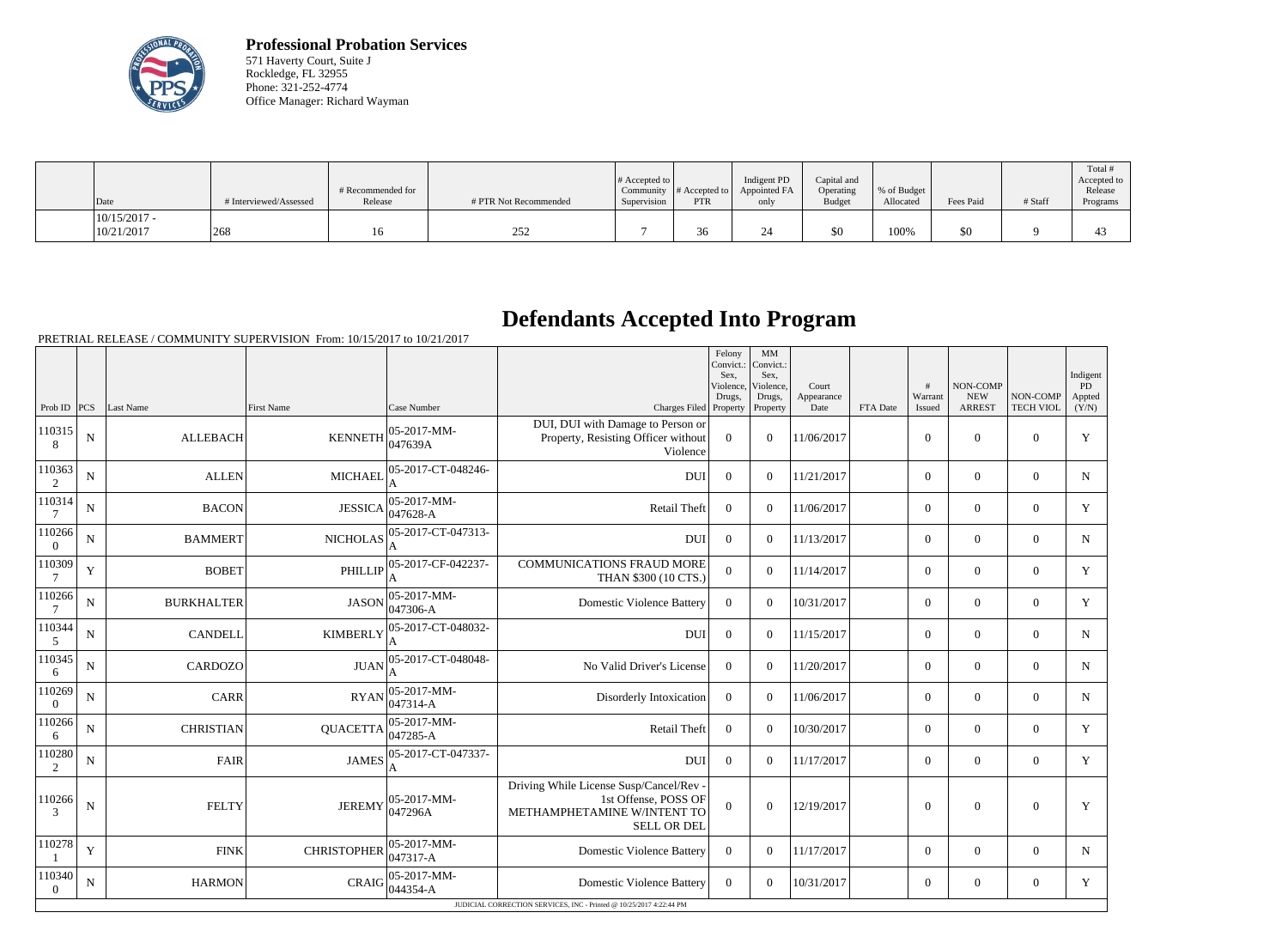## **Defendants Accepted Into Program**

PRETRIAL RELEASE / COMMUNITY SUPERVISION From: 10/15/2017 to 10/21/2017

|                          |             |                       |                   |                             |                                                                                                                                                | Felony<br>Convict.:<br>Sex,<br>Violence, | MM<br>Convict.:<br>Sex,<br>Violence, | Court              |          | #                 | NON-COMP                    |                              | Indigent<br>PD  |
|--------------------------|-------------|-----------------------|-------------------|-----------------------------|------------------------------------------------------------------------------------------------------------------------------------------------|------------------------------------------|--------------------------------------|--------------------|----------|-------------------|-----------------------------|------------------------------|-----------------|
| Prob ID                  | PCS         | <b>Last Name</b>      | <b>First Name</b> | Case Number                 | Charges Filed Property                                                                                                                         | Drugs,                                   | Drugs,<br>Property                   | Appearance<br>Date | FTA Date | Warrant<br>Issued | <b>NEW</b><br><b>ARREST</b> | NON-COMP<br><b>TECH VIOL</b> | Appted<br>(Y/N) |
| 110344<br>9              | ${\bf N}$   | <b>HENDERSON</b>      | <b>COURTNEY</b>   | 05-2017-CT-048039-          | DUI (2nd Offense)                                                                                                                              | $\overline{0}$                           | $\overline{0}$                       | 11/20/2017         |          | $\boldsymbol{0}$  | $\overline{0}$              | $\overline{0}$               | $\mathbf N$     |
| 110267<br>2              | $\mathbf N$ | <b>HENEBRY</b>        | <b>STACY</b>      | 05-2017-MM-<br>047281-A     | <b>Domestic Violence Battery</b>                                                                                                               | $\Omega$                                 | $\overline{0}$                       | 10/30/2017         |          | $\boldsymbol{0}$  | $\overline{0}$              | $\overline{0}$               | Y               |
| 110363                   | $\mathbf N$ | <b>HEWETT</b>         | <b>TRAVIS</b>     | 05-2017-MM-<br>048188A      | 2 counts of Assault on Law Officer or<br>Firefighter                                                                                           | $\overline{0}$                           | $\theta$                             | 11/06/2017         |          | $\boldsymbol{0}$  | $\overline{0}$              | $\overline{0}$               | Y               |
| 110264                   | $\mathbf N$ | <b>HOLCOMB</b>        | <b>JAY</b>        | 05-2017-MM-<br>047307A      | Possession of less than 20 grams of<br>Cannabis, Possession of Drug<br>Paraphernalia, VOCO:OPEN<br>CONTAINER, VOCO:TRESP COUNTY<br><b>PARK</b> | $\overline{0}$                           | $\overline{0}$                       | 11/17/2017         |          | $\mathbf{0}$      | $\overline{0}$              | $\boldsymbol{0}$             | N               |
| 110306                   | ${\bf N}$   | <b>JONES</b>          | <b>RICHARD</b>    | 05-2017-CT-048128-          | <b>DUI</b>                                                                                                                                     | $\overline{0}$                           | $\theta$                             | 11/20/2017         |          | $\overline{0}$    | $\overline{0}$              | $\overline{0}$               | N               |
| 110265<br>8              | ${\bf N}$   | <b>KEENAN</b>         | <b>CHELSEA</b>    | 05-2017-CT-047380-          | <b>DUI</b>                                                                                                                                     | $\overline{0}$                           | $\theta$                             | 11/16/2017         |          | $\boldsymbol{0}$  | $\overline{0}$              | $\overline{0}$               | N               |
| 110364<br>2              | ${\bf N}$   | <b>LEHSTEN</b>        |                   | SARABETH 05-2017-CT-048203A | DUI, DUI with Property Damage                                                                                                                  | $\overline{0}$                           | $\theta$                             | 11/17/2017         |          | $\overline{0}$    | $\overline{0}$              | $\overline{0}$               | $\mathbf Y$     |
| 110268<br>9              | ${\bf N}$   | <b>LEWARK</b>         | <b>ANDREA</b>     | 05-2017-MM-<br>047323-A     | Retail Theft                                                                                                                                   | $\overline{0}$                           | $\theta$                             | 11/06/2017         |          | $\overline{0}$    | $\overline{0}$              | $\theta$                     | N               |
| 110364                   | ${\bf N}$   | <b>LONDROW</b>        | <b>TODD</b>       | 05-2017-MM-<br>048207-A     | Possession of Drug Paraphernalia                                                                                                               | $\overline{0}$                           | $\theta$                             | 11/06/2017         |          | $\overline{0}$    | $\overline{0}$              | $\overline{0}$               | Y               |
| 110267<br>$\Omega$       | $\mathbf Y$ | <b>MCNEELY</b>        | <b>KENDRA</b>     | 05-2017-CF-047290-          | Aggravated Battery Dv W/deadly Weapon                                                                                                          | $\overline{0}$                           | $\theta$                             | 11/16/2017         |          | $\boldsymbol{0}$  | $\overline{0}$              | $\overline{0}$               | Y               |
| 110263<br>6              | ${\bf N}$   | <b>MILLER</b>         | <b>BRENNON</b>    | 05-2017-CT-047464-<br>A     | DUI                                                                                                                                            | $\overline{0}$                           | $\Omega$                             | 11/17/2017         |          | $\overline{0}$    | $\overline{0}$              | $\overline{0}$               | $\mathbf N$     |
| 110364<br>5              | ${\bf N}$   | <b>NEAL</b>           |                   | GARY 05-2017-CT-048189A     | DUI, Refuse Breath Urine Blood DUI Test<br>After Prev Susp                                                                                     | $\overline{0}$                           | $\theta$                             | 11/17/2017         |          | $\overline{0}$    | $\overline{0}$              | $\overline{0}$               | Y               |
| 110305<br>6              | ${\bf N}$   | <b>ONEILL</b>         | <b>KENNETH</b>    | 05-2017-MM-<br>047641A      | Driving While License Suspended Revoked<br>Cancel w/Knowledge, Possession of Drug<br>Paraphernalia                                             | $\boldsymbol{0}$                         | $\overline{0}$                       | 11/20/2017         |          | $\boldsymbol{0}$  | $\overline{0}$              | $\overline{0}$               | N               |
| 110300<br>$\overline{0}$ | Y           | <b>OWENS</b>          | <b>SHEILA</b>     | 05-2017-CF-047472-          | Felony Child Abuse                                                                                                                             | $\overline{0}$                           | $\overline{0}$                       | 11/16/2017         |          | $\boldsymbol{0}$  | $\overline{0}$              | $\overline{0}$               | Y               |
| 110323<br>7              | ${\bf N}$   | <b>PARK</b>           | <b>TREVOR</b>     | 05-2017-MM-<br>047862A      | DUI, Possession of less than 20 grams of<br>Cannabis                                                                                           | $\boldsymbol{0}$                         | $\overline{0}$                       | 11/20/2017         |          | $\overline{0}$    | $\overline{0}$              | $\overline{0}$               | N               |
| 110266<br>8              | $\mathbf Y$ | PHILO                 |                   | CARRIE 05-2017-CF-047301A   | 2 counts of Traffic Stolen Property, 2<br>counts of False Verification Ownership to<br>Pawnbroker, Grand Theft                                 | $\boldsymbol{0}$                         | $\boldsymbol{0}$                     | 11/16/2017         |          | $\boldsymbol{0}$  | $\boldsymbol{0}$            | $\overline{0}$               | Y               |
| 110344<br>8              | ${\bf N}$   | <b>POWELL</b>         | <b>MAXIMILIAN</b> | 05-2017-MM-<br>048029-A     | Possession of less than 20 grams of<br>Cannabis                                                                                                | $\boldsymbol{0}$                         | $\overline{0}$                       | 11/21/2017         |          | $\overline{0}$    | $\overline{0}$              | $\overline{0}$               | N               |
| 110364<br>$\overline{4}$ | ${\bf N}$   | <b>RIVERA</b>         | <b>JOHN</b>       | 05-2017-MM-<br>048195-A     | <b>Domestic Violence Battery</b>                                                                                                               | $\overline{0}$                           | $\overline{0}$                       | 11/06/2017         |          | $\boldsymbol{0}$  | $\overline{0}$              | $\overline{0}$               | Y               |
| 110266<br>2              | ${\bf N}$   | <b>RUBIO-FIGUEROA</b> | <b>GABRIEI</b>    | 05-2017-CT-047360-          | DUI                                                                                                                                            | $\overline{0}$                           | $\overline{0}$                       | 11/06/2017         |          | $\overline{0}$    | $\overline{0}$              | $\overline{0}$               | $\mathbf N$     |
| 110280                   | $\mathbf Y$ | SPADY                 | <b>DAVEL</b>      | 05-2017-MM-<br>047327-A     | <b>Domestic Violence Battery</b>                                                                                                               | $\overline{0}$                           | $\theta$                             | 11/17/2017         |          | $\overline{0}$    | $\overline{0}$              | $\overline{0}$               | Y               |
| 110267                   | $\mathbf Y$ | <b>STONE</b>          | <b>TRUDY</b>      | 05-2017-CF-047300-          | DRIVING W LIC SUSP REV CANC W<br>KNOWLEDGE 3RD CONVIC                                                                                          | $\boldsymbol{0}$                         | $\boldsymbol{0}$                     | 11/16/2017         |          | $\overline{0}$    | $\overline{0}$              | $\boldsymbol{0}$             | Y               |
|                          |             |                       |                   |                             | JUDICIAL CORRECTION SERVICES, INC - Printed @ 10/25/2017 4:22:44 PM                                                                            |                                          |                                      |                    |          |                   |                             |                              |                 |